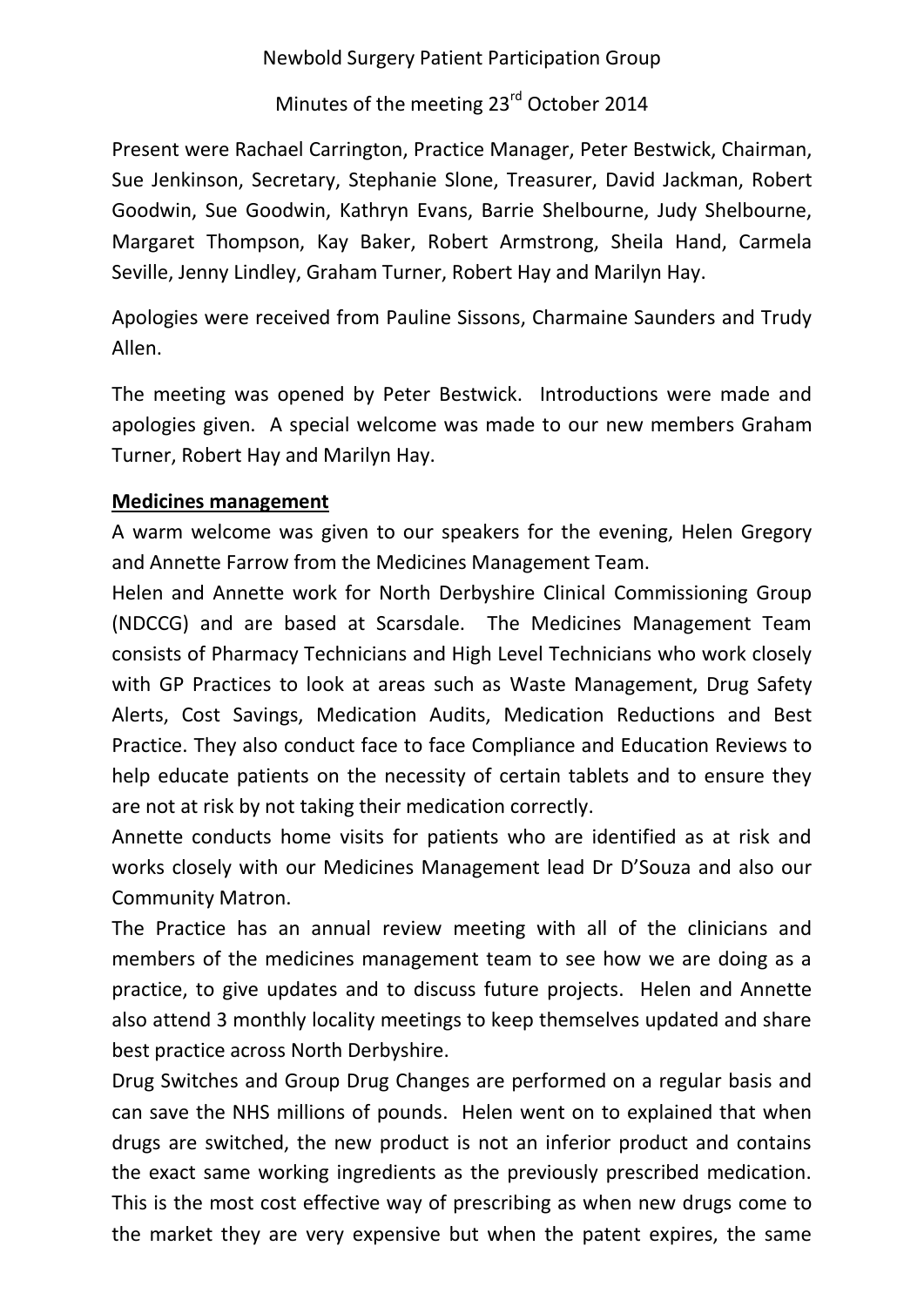drug can be manufactured far more cheaply as Pharmaceutical companies need to stay competitive.

Helen also explained that the NHS does not automatically opt for the cheapest brand available. Clinical trials are ongoing and the team keep up to date with improved processes and always look at the overall data for each drug.

Annette discussed Waste Management with the group as she often goes out to a Home Visit Medication Review with a patient and returns with carrier bags full of unused medication. Once medication has left the Pharmacy, it cannot be reused even if it has been unopened. Any waste has to be destroyed in an incinerator under a strict and costly protocol. The group were asked what we can do to help motivate others, educate patients and share the message regarding waste, over ordering and dangerous stockpiling of medication.

The Medicines Management Team in North Derbyshire alone, saved over £2million pounds last year with the good work they do.

## **Judith Brown (Relationship Manager) from Derbyshire Health United**

extended an invitation to members at the last meeting to visit them onsite to experience the work they do first hand. Peter Bestwick, Sue Jenkinson, Pauline Sissons, Sheila Hand, Steph Slone, Kathryn Evans, Sue Goodwin and Bob Goodwin all said they would like to accept the invitation and visit DHU.

**This Year's Flu Clinic** was very successful. Rachael thanked the group for all their help again this year, as always your help on the day is invaluable and makes the day far more of a social event for patients. Patients have complimented the practice on how efficient the service was. Fund Raising this year was exceptional raising £368 which was split between MacMillan Cancer Charity and Surgery Patient Group Funds. A card of thanks has been received from MacMillan thanking the PPG for their £184 donation. Well done everyone!

## **Friends and Family Test**

Rachael explained to members that from  $1<sup>st</sup>$  December 2014 we now have to advertise the Friends and Family Test in Surgery. This is a standardised question to ask our patients about their recent experience of our service and whether they would recommend us to their family and friends if they needed similar care or treatment. Members were asked how they would like to see this implemented and if anyone would like to be involved. Rachael went on to explain that this is an ongoing survey and not annual surveys similar to those members have kindly taken part in before.